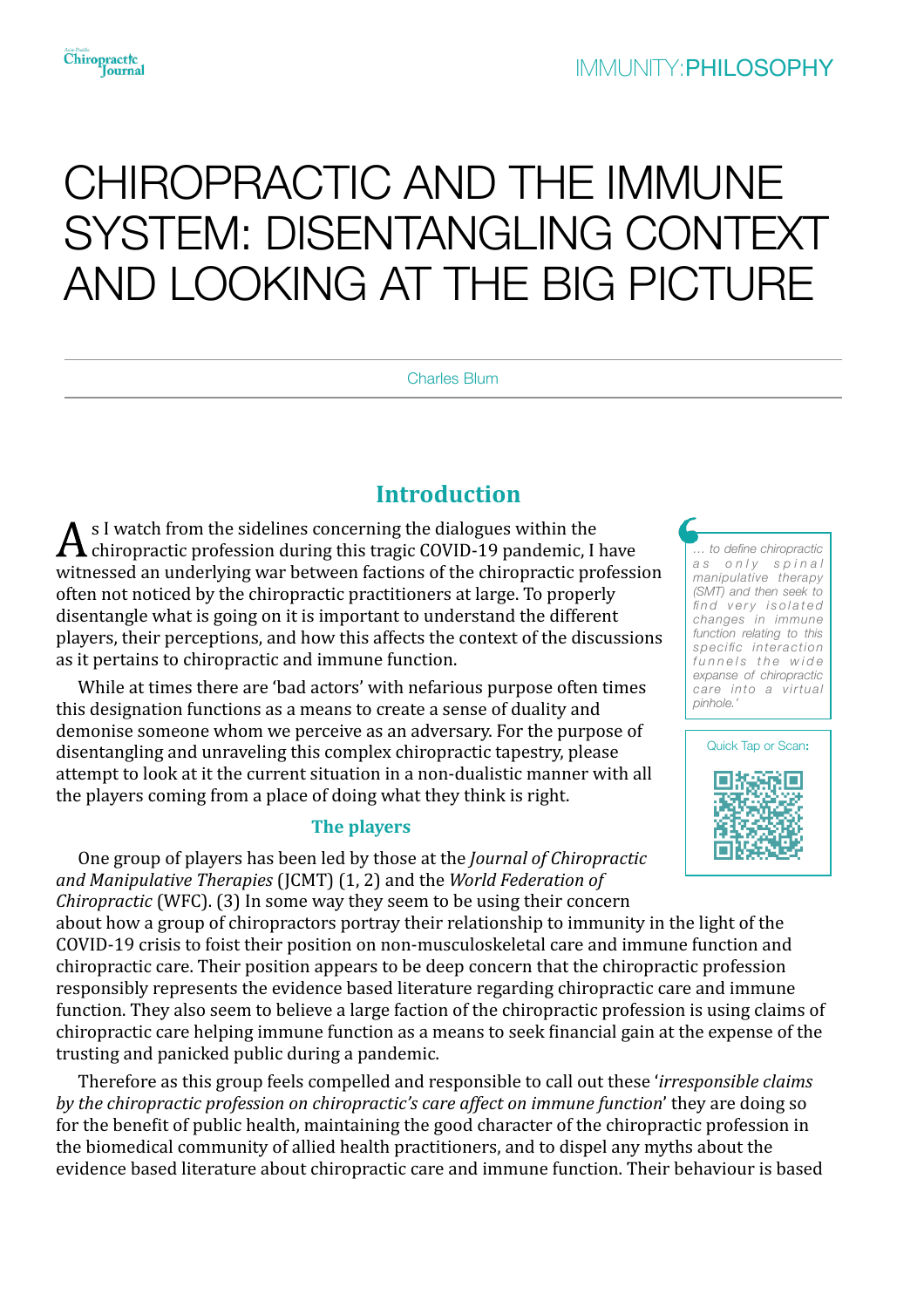on their understanding of the literature, their clinical experiences, and how they perceive the future of the chiropractic profession and its relationship to the healthcare community.

Interestingly, the *Journal of Manipulative and Physiological Therapeutics* (JMPT) (4) choose to take a different path, which focused on educating healthcare professions about chiropractic's response to COVID-19 and not taking a stance against chiropractic care and immune function.

Other players in the arena include the *International Chiropractic Association* (ICA) (5) and the journal *Annals of Vertebral Subluxation Research* (AVSR). (6) In general these groups see an attempt by a self-designated group of chiropractic evidence based academic and research community to eviscerate the depth and character of what makes chiropractic care unique and profound. The ICA/AVSR are concerned for the future of chiropractic and the utilisation of the highly reductionistic use of randomised controlled trials as a means to define the depth and breath of what chiropractic care might represent. Since chiropractic research has very limited funds and its 'hands on' nature makes its study by randomised controlled trials problematic (7) they are attempting to step back and look at the big picture regarding what published information we have now and what that might mean for chiropractic care and its possible affect on immune function. 

If we entertain the possibility that both of these players, JCMT/WFC and ICA/AVSR, are coming from the place of caring for the future of chiropractic and humanity, then we are left with trying to figure out what is really going on. Is it possible to mediate some mutual inclusive option to any relationship between chiropractic care and immune function?

## **Chiropractors are not uncaring profiteers**

I have been in chiropractic clinical practice for over 40 years, been involved in the academic community during that time, began publishing in research journals in 1983, and have been actively attending every Association of Chiropractic College (ACC)/Research Agenda of Chiropractic (RAC) Conferences since 2000. In clinical circles with my colleagues I am commonly ridiculed that all I am only interested in is research, evidence based literature, and challenging my colleagues on their claims. In the research circles I am sometimes looked at askance as someone who doesn't understand research and has a clinical, and particularly a Sacro Occipital Technique (SOT), bias. Therefore I seem to be challenged most of the time, though I tend to find this gives me a larger worldview.

Ultimately my perceptions are based on what I have experienced over these 40 years. In the late 1970s when I was in college and starting a practice there was a prevalence of marketing companies finding ways of helping chiropractic businesses that used less than ethical practices as a means to get patients to feel a need for chiropractic care. This could be through trickery and fear as well as misrepresenting evidence based literature to support this behaviour. Most of the chiropractors I knew in the late 1970s and early 1980s did not understand research methods so they were understandably gullible and suggestible.

Over the past few decades I have seen less and less of that disturbing practice. My colleagues and the students I teach all seem to be very caring and patient-centred practitioners. Therefore given my experience and that I have been exposed to over 2-3 thousand chiropractors over just the last couple years (many more over the decades) I think suggesting that large factions of the chiropractic profession are built with uncaring profiteers is disingenuous.

# **Chiropractic care and immune function**

With this backdrop I would like to share my perceptions on chiropractic care and immune function. During this pandemic to say chiropractic care will prevent and/or treat COVID-19 is irresponsible but to say chiropractic care could not have a positive effect on immune function in a subset of patients is far too limiting. Ultimately we don't have enough information to throw out a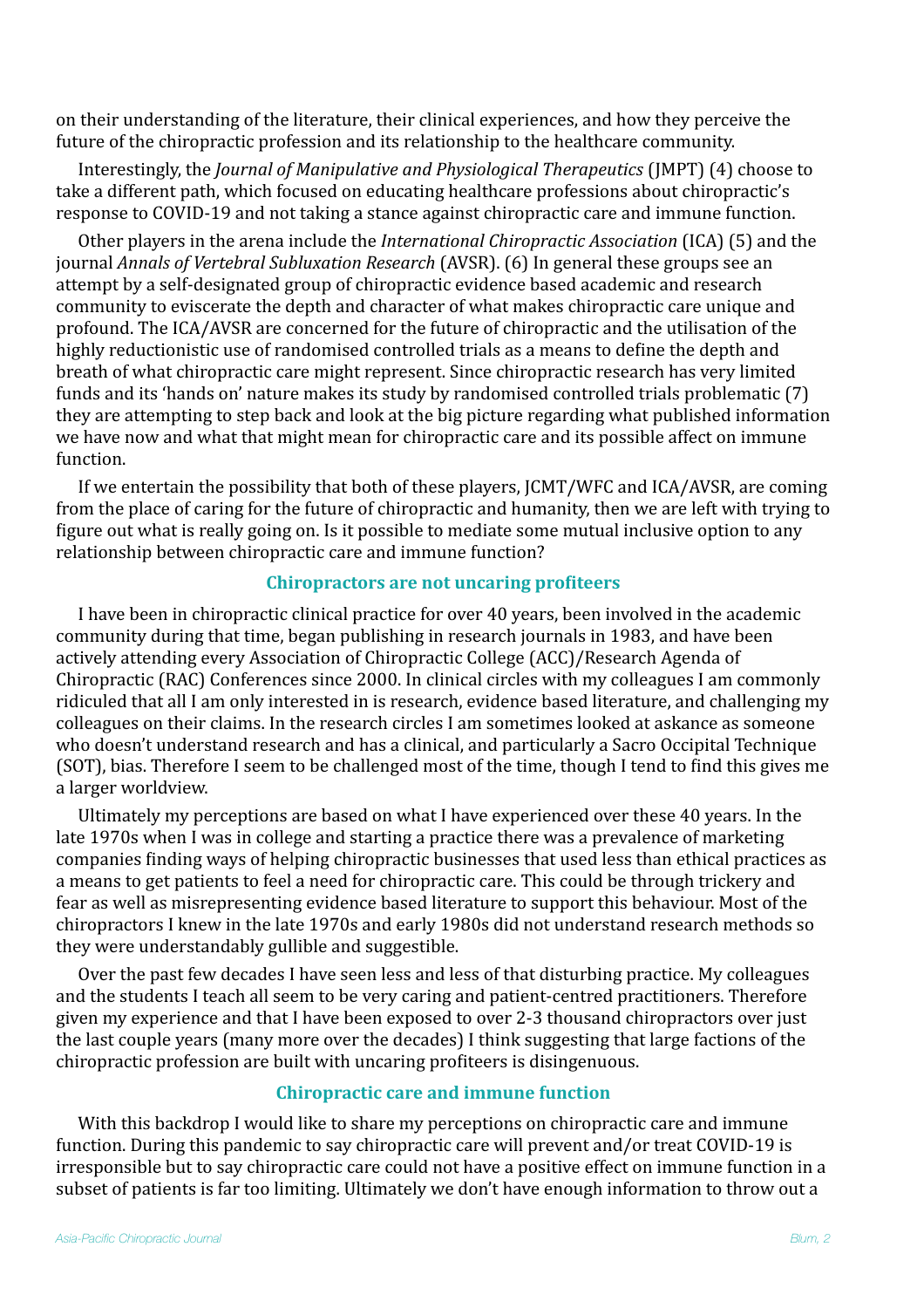subset of patients who notice significant improved immune function with their chiropractic care. We also should consider how immune function is improved with decreased pain/stress and increased ability to function, all something chiropractic care might offer.

One important differentiation is the need to understand the difference between a chiropractic care encounter and the spinal adjustment. For most chiropractors a chiropractic encounter does not begin and end with a spinal adjustment. Instead an encounter involves ergonomic and life style advice, rehabilitative exercises, soft tissue therapeutics, and a host of other complementary adjunctive therapies. To define chiropractic as only spinal manipulative therapy (SMT) and then seek to find very isolated changes in immune function relating to this specific interaction funnels the wide expanse of chiropractic care into a virtual pinhole. To funnel chiropractic in this manner, to demonstrate how there is not adequate research to support SMT as a means to improve immune function, is myopic.

I do not wish to look at chiropractic as only a SMT encounter but that its care treats the whole patient, which is more consistent with the thousands of chiropractors I have met over the past 4 decades. I see immune function to be similar to what we see with non-musculoskeletal effects and chiropractic. (8, 9, 10) Whereas I don't necessarily see a clear direct relationship, I have still seen a percentage of patients that self-prescribe chiropractic care for their non-musculoskeletal issues and/or immune function. At this time I have no idea how to figure out who might or might not benefit from the care. Also the percentage of patients I see who seem to have a positive relationship between chiropractic care and immune function  $(10-15%)$  isn't high enough for me to make any generalisations.

## **A** reasonable position

What I do think is reasonable is that we may have some clear road maps regarding chiropractic care and immune function, but they are best looked at from a distance. Simply put, we know that stress and pain, both have an affect on immune function. (11, 12, 13, 14) There are many interventions that might help with stress and pain, which vary from active interventions such as medications, exercise or meditation or more passive interventions such as massage, acupuncture, and chiropractic. Chiropractic is one of the options that can be used to conservatively treat increased stress and pain.  $(15, 16, 17, 18, 19)$  So at the very least for a subset of patients that find a reduction in stress and/or pain improves their immune function, chiropractic care could be an effective low risk conservative option. Future studies with this subset of patients might elucidate a salubrious relationship between chiropractic care and immunity.

So I think a balance needs to be found between:

- i Irresponsible claims about chiropractic and immune function that are used for practice management purposes and are not patient-centred; and
- ii Discussions about subsets of patients who find a relationship between their chiropractic care and immune function or how those patients seeking relief from pain, disability, and increased stress that get relief from a chiropractic care encounter may have a positive immune response to their care.

Until we can do all the needed research to investigate the depth and breath of what chiropractic can offer a combination of responsible and reasonable claims along with effective patient-centred care that are conservative vet expansive in scope would seem the best option. This is particularly an important consideration when watching and waiting is not something a patient prefers and other interventions might offer greater risk.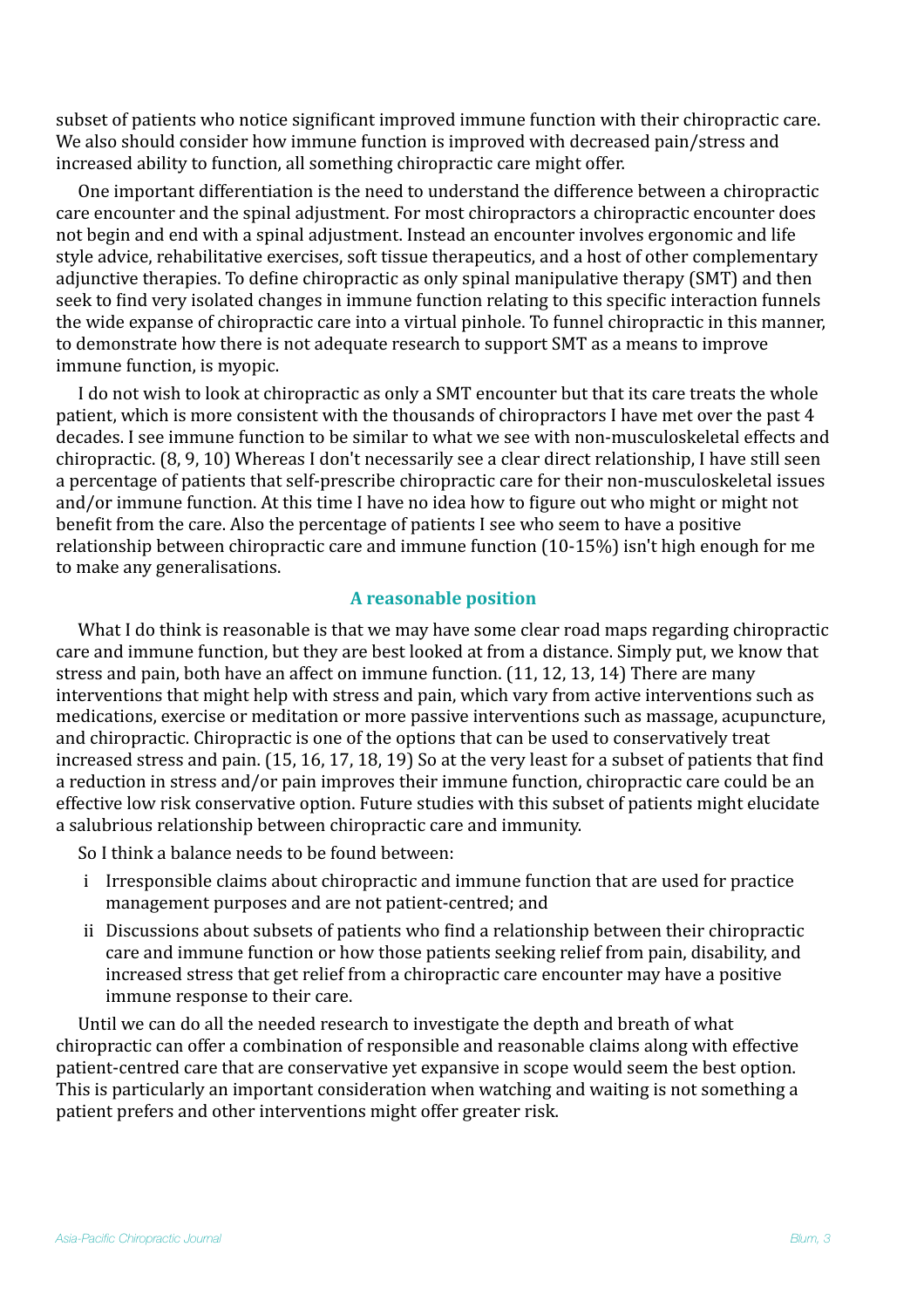#### Charles Blum

 $D^{\prime}$ 

Clinician and Research Director Sacro Occipital Technique Organization - USA [drcblum@aol.com](mailto:drcblum@aol.com) <http://www.drcharlesblum.com/> 

*Cite:* Blum C. Chiropractic and the Immune System: Disentangling Context and Looking at the Big Picture. Asia-Pac Chiropr J. 2020;1:001 DOI <https://doi.org/10.46323/2021017>

#### **References:**

- 1. Kawchuk G, Hartvigsen J, Innes S, Simpson JK, Gushaty B. The use of internet analytics by a Canadian provincial chiropractic regulator to monitor, evaluate and remediate misleading claims regarding specific health conditions, pregnancy, and COVID-19. Chiropr Man Therap. 2020;28(1):24. Published 2020 May 11.
- 2. Côté P, Bussières A, Cassidy JD, et al. A united statement of the global chiropractic research community against the pseudoscientific claim that chiropractic care boosts immunity. Chiropr Man Therap. 2020;28(1):21.
- 3. World Federation of Chiropractic . Coronavirus Disease 2019 (COVID-19). Advice for chiropractors. 2020. [https://www.wfc.org/ website/images/wfc/Latest\_News\_and\_Features/Coronavirus\_statement\_-\_April\_17\_2020.pdf] Last accessed June 1, 2020.]
- 4. Johnson CD, Little CS, Sterling TA Gojkovich S, Boghosian K Ciolf MA. Response of Chiropractic Organizations to the COVID-19 Pandemic: A Descriptive Report. J Manipulative Physiol Ther. 2020 Apr 20;S0161-4754(20)30120-2.
- 5. International Chiropractors Association. Immune function and chiropractic what does the evidence provide? 2020. [http:// www.chiropractic.org/immune-function-and-chiropractic-what-does-the-evidence-provide-revised/] Last accessed June 1, 2020.
- 6. McCoy M, Kent C, Senzon S, Ebrall P. A Critical Evaluation of the World Federation of Chiropractic's Fatally Flawed Review of Immunity & Chiropractic. Annals of Vertebral Subluxation Research. May 12, 2020: 59-62.
- 7. Sanson-Fisher RW, Bonevski B, Green LW, D'Este C. Limitations of the randomized controlled trial in evaluating population-based health interventions. Am J Prev Med. 2007;33(2):155-161.
- 8. Leboeuf-Yde C, Pedersen EN, Bryner P, Cosman D, Hayek R, Meeker WC, Shaik J, Terrazas O, Tucker J, Walsh M. Self-reported nonmusculoskeletal responses to chiropractic intervention: a multination survey. J Manipulative Physiol Ther. 2005 Jun;28(5):294-302; discussion 365-6.
- 9. Hawk C, Long CR, Boulanger KT. Prevalence of nonmusculoskeletal complaints in chiropractic practice: report from a practice-based research program. J Manipulative Physiol Ther. 2001; 24: 157-169.
- 10. Leboeuf-Yde C, Axén I, Ahlefeldt G, Lidefelt P, Rosenbaum A, Thurnherr T. The types and frequencies of improved nonmusculoskeletal symptoms reported after chiropractic spinal manipulative therapy. J Manipulative Physiol Ther. 1999; 22: 559-564.
- 11. Baral P, Udit S, Chiu IM. Pain and immunity: implications for host defense. Nat Rev Immunol. 2019 Jul;19(7):433-447.
- 12. DeMarco GJ, Nunamaker EA. A Review of the Effects of Pain and Analgesia on Immune System Function and Inflammation: Relevance for Preclinical Studies. Comp Med. 2019 Dec 1;69(6):520-534.
- 13. Witek Janusek L, Tell D, Mathews HL. Mindfulness based stress reduction provides psychological benefit and restores immune function of women newly diagnosed with breast cancer: A randomized trial with active control. Brain Behav Immun. 2019 Aug;80:358-373.
- 14. Andrés-Rodríguez L, Borràs X, Feliu-Soler A, Pérez-Aranda A, Rozadilla-Sacanell A, Montero-Marin J, Maes M, Luciano JV. Immuneinflammatory pathways and clinical changes in fibromyalgia patients treated with Mindfulness-Based Stress Reduction (MBSR): A randomized, controlled clinical trial. Brain Behav Immun. 2019 Aug;80:109-119.
- 15. Pikula JR. The effect of spinal manipulative therapy (SMT) on pain reduction and range of motion in patients with acute unilateral neck pain: a pilot study. J Can Chiropr Assoc. 1999;43(2):111-119.
- 16. Cassidy JD, Lopes AA, Yong-Hing K. The immediate effect of manipulation versus mobilization on pain and range of motion in the cervical spine: a randomized controlled trial. J Manipulative Physiol Ther. 1992;15(9):570-575.